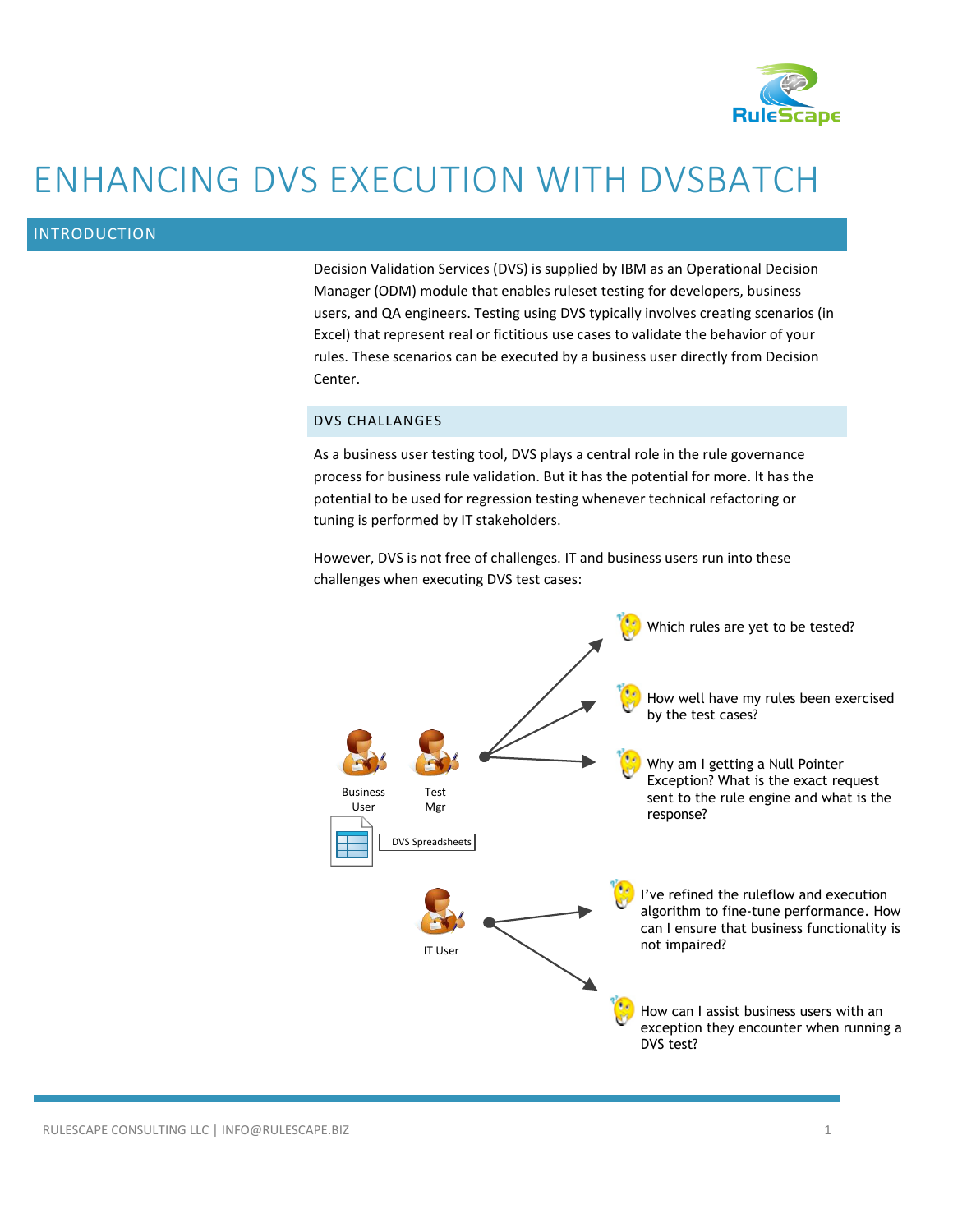

*RuleScape DVSBatch* is the answer to realize the execution potential of DVS and overcome its challenges.

# RULESCAPE DVSBATCH

*RuleScape DVSBatch* is a tool that executes some or all of your DVS scenario files and reveals insightful execution details that help you devise better test cases and identify areas which need more testing. In addition, it helps you leverage your DVS test scenarios as a means of regression testing whenever a major change has been made to the rule foundation.

DVSBatch is packaged as an Eclipse plug-in Test Accelerator which generates the Java projects for you to execute the tool. Using the tool is as simple as placing your DVS scenario files in a configurable folder and running the prepackaged launcher.

At the core of the functionality is the **Coverage Report** generated by DVSBatch which provides rich details relating to how well your tests cover your rules. This helps you to decide which rules now need to be your focus of testing. Besides the coverage report, DVSBatch can be configured to log the inputs, outputs, rule traces and exception stack traces for your test run. These can serve as a baseline for future regression tests.



DVSBatch recognizes and supports two distinct scopes of execution:

1) *Regression* Testing, which entails running all your DVS test scenarios against the latest ruleset and assessing its validity by examining the failed scenarios.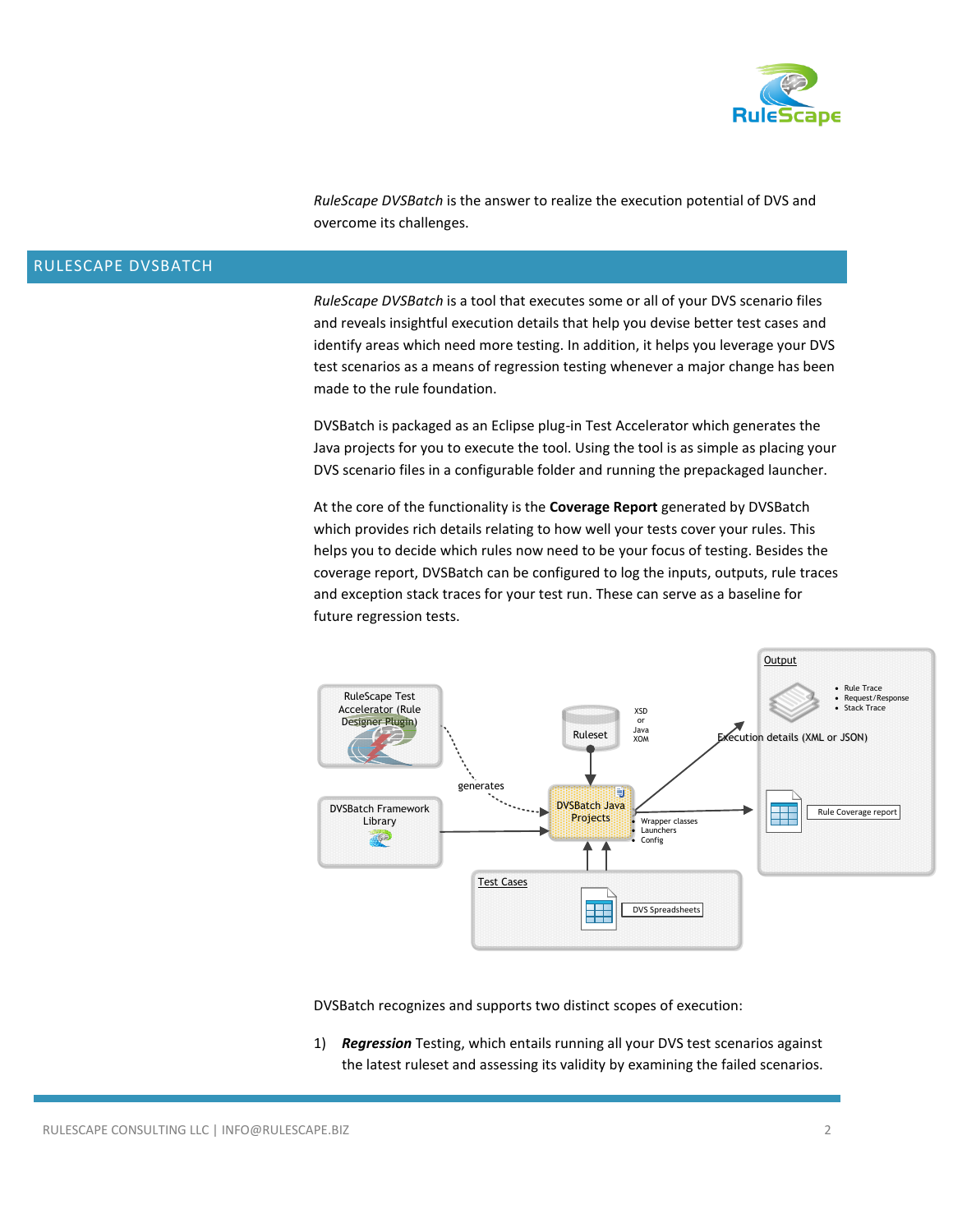

2) *Triage* Testing, which involves IT staff running selected DVS test cases (typically just 1) that are not yielding the results expected by business users.

Additionally, DVSBatch recognizes that there are situations where some of the rules may not be in scope for testing purposes; for instance, rules that will only become effective next year. As part of its configuration, DVSBatch allows you to identify out-of-scope rules that you want to ignore for test coverage reporting. DVSBatch brings this into consideration when calculating the *effective* coverage.

DVSBatch is very simple to use. The straight-forward steps to using DVSBatch tool are:

- 1. Generate pre-configured DVSBatch projects using **Test Accelerator Plug-in.**
- 2. Copy your DVS files into **DVSBatch project** and add additional configuration parameters if necessary.
- 3. Execute the tool using one of the provided launchers and gain insights through the **Excel Coverage Report** and other execution logs.

|  |  |  | TEST ACCELERATOR PLUG-IN |
|--|--|--|--------------------------|
|--|--|--|--------------------------|

| <b>O</b> New<br>п                                                                                                                                                                                                                                                                                                                                                                | $\times$                 | RuleScape Test Accelerator Wizard                                                                                                     | $\Box$<br>$\times$                                                                                                                                                                                                                                         |
|----------------------------------------------------------------------------------------------------------------------------------------------------------------------------------------------------------------------------------------------------------------------------------------------------------------------------------------------------------------------------------|--------------------------|---------------------------------------------------------------------------------------------------------------------------------------|------------------------------------------------------------------------------------------------------------------------------------------------------------------------------------------------------------------------------------------------------------|
| Ľ5<br>Select a wizard                                                                                                                                                                                                                                                                                                                                                            |                          | RuleScape Test Accelerator Wizard                                                                                                     | Enter information to generate R-Unit and DVSBatch projects.                                                                                                                                                                                                |
| Wizards:<br>type filter text<br>> e Java<br>> <b>Cab</b> Java EE<br>Java Emitter Templates<br>$\rightarrow$<br>JavaScript<br>$\mathcal{P}$<br>Plug-in Development<br>Rule Designer<br>$\rightarrow$<br>RuleScape Accelerators<br><b>RuleScape Test Accelerator</b><br>> <b>C</b> Server<br>SQL Development<br><b>B</b> User Assistance<br>$\rightarrow$ $\rightleftharpoons$ Web | $\overline{\phantom{a}}$ | <b>Rule Project to test:</b><br><b>Decision Operation to test:</b><br><b>Generate R-Unit Projects</b><br>Generate DVSBatch Projects ⊠ | RuleScape Test Accelerator creates RUnit and DVSBatch projects to enable developer rule testing.<br><b>Loan Validation Service</b><br>$\sim$<br>loan validation with score and grade<br>loan validation production<br>loan validation with score and grade |
| ?<br>Finish<br>$<$ Back<br>Next >                                                                                                                                                                                                                                                                                                                                                | Cancel                   | $\circledR$                                                                                                                           | $<$ Back<br>Cancel<br>Next ><br>Finish                                                                                                                                                                                                                     |

Test Accelerator, an Eclipse plug-in that extends ODM Rule Designer, provides a simple wizard that generates preconfigured DVSBatch projects based on the rule project (and decision operation, if necessary) you've selected to test.

The Test Accelerator generates all the scaffolding necessary for you to execute DVSBatch, which includes framework libraries, preconfigured Java projects and launchers to execute DVSBatch.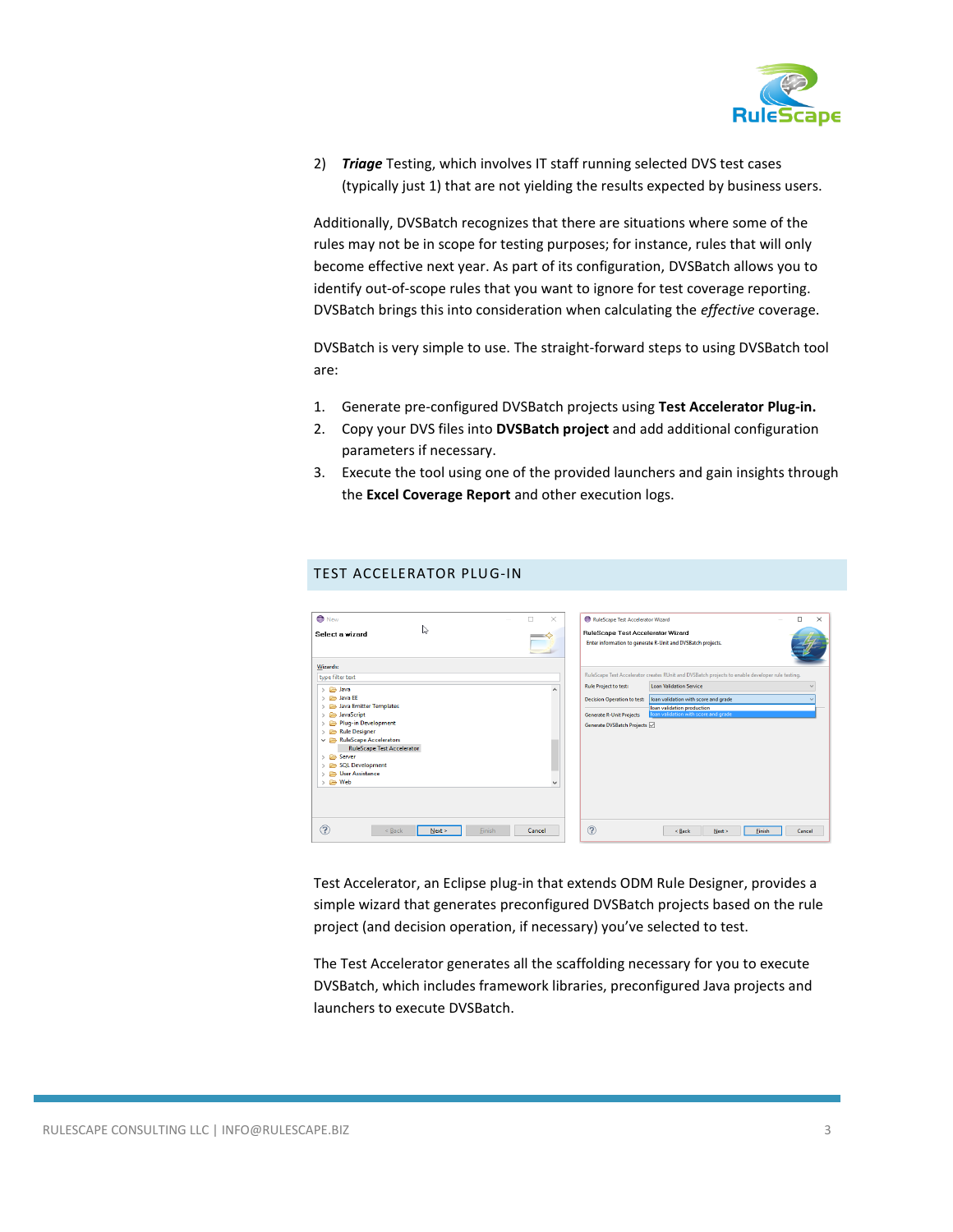

## DVSBATCH PROJECT CONFIGURATION AND EXECUTION

The Test Accelerator generates pre-configured DVSBatch projects that are ready to execute. However, you can easily reconfigure test execution using the supplied configuration file. Common configuration changes include:

- $\triangleright$  Logo to be used in reports
- $\triangleright$  Identification of out-of-scope rules. These are rules that are present in the ruleset, but are not in scope for current testing and should be excluded for coverage purposes.
- Location of folders for Regression DVS tests, Triage DVS tests and reports.

Several launchers, for different test scopes and with differing logging facilities, are provided in the DVSBatch project. Once DVSBatch has been configured, execution of either Regression Test or Triage Test is simply a matter of running these launchers. The test execution generates log files and a coverage report in the *reports* folder.

## COVERAGE REPORT

DVSBatch generates an Excel Coverage Report that provides you with deep insights relating to the test execution. This report has four worksheets:

- 1. Execution Summary
- 2. Tested Rules
- 3. Untested Rules
- 4. Rule Package Statistics

#### EXECUTION SUMMARY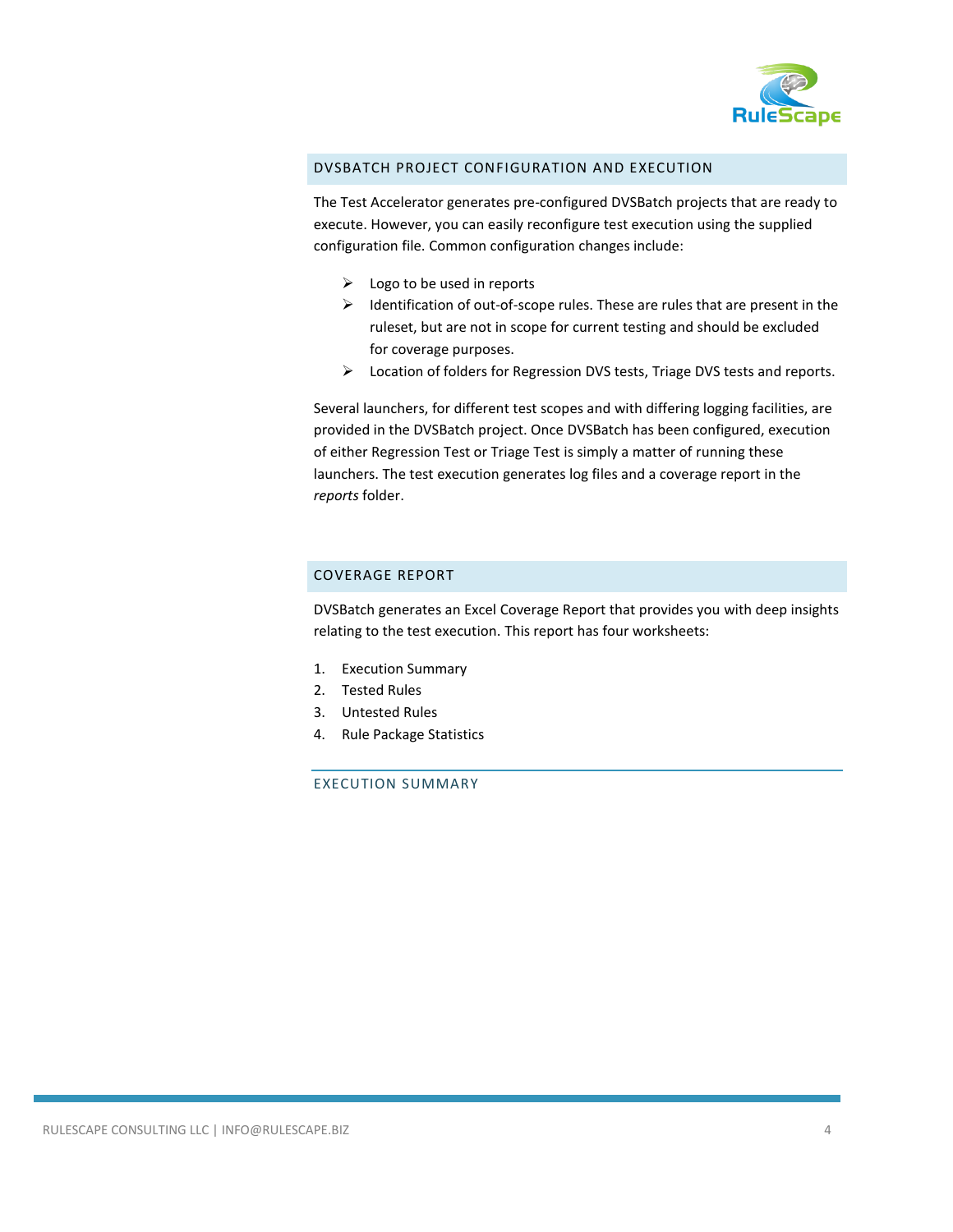

The Execution Summary report tells you at a glance how well your tests ran. You can gauge the validity of your ruleset through the test success rate, and gauge performance through the total execution time. In addition, the Rule Coverage Summary gives you a snapshot of how many rules were not tested.

|                                                 | RuleScape<br><b>CONSULTING</b><br>Automating Business Decisions, Faster, Smarter |
|-------------------------------------------------|----------------------------------------------------------------------------------|
|                                                 | <b>TEST COVERAGE REPORT</b>                                                      |
|                                                 | <b>Test Execution Statistics</b>                                                 |
| <b>Report creation date:</b>                    | 9/17/2015 11:28                                                                  |
|                                                 | Test execution started on: Thu Sep 17 11:28:19 EDT 2015                          |
|                                                 | Test execution ended on: Thu Sep 17 11:28:25 EDT 2015                            |
| <b>Test execution duration (secs):</b>          | 5.87                                                                             |
|                                                 | Tested ruleset: C:\samples\loan_validation_with_score_and_grade.jar              |
|                                                 | Ruleset generated on: Thu Sep 17 10:19:01 EDT 2015                               |
| Number of test files processed:                 | 8                                                                                |
| <b>Number of test scenarios:</b>                | Я                                                                                |
| <b>Number of failed scenarios:</b>              |                                                                                  |
| Test success rate (%):                          | 50.00%                                                                           |
|                                                 | <b>Rule Coverage Summary</b>                                                     |
| <b>Total number of rules:</b>                   | 74                                                                               |
| Number of 'real' rules (without ignored rules): | 74                                                                               |
| Number of rules tested:                         | 23                                                                               |
| Number of rules not tested:                     | 51                                                                               |
| Coverage (%):                                   | 31.08%                                                                           |
| Number of out-of-scope rules:                   | 24                                                                               |
| Effective coverage (%):                         | 46.00%                                                                           |
| <b>Execution Summary</b><br><b>Tested Rules</b> | <b>Untested Rules</b><br>Rule Package Stats<br>$^{\circledR}$                    |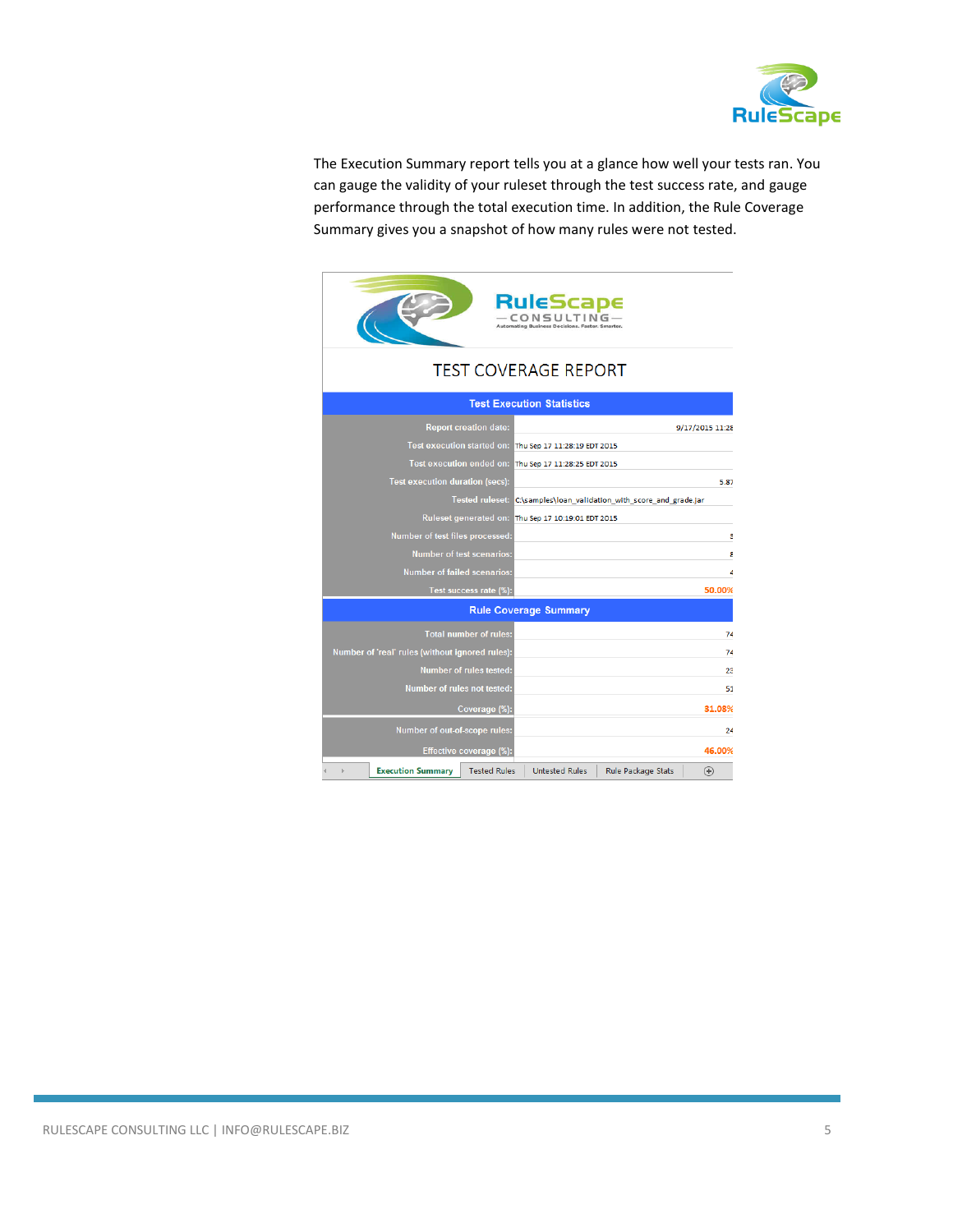

#### TESTED RULES

The Tested Rules worksheet depicts how well a rule has been tested and provides details on which scenarios tested each of the rules. This information is valuable in determining which test conditions a particular rule has been tested under. This information can guide you in devising more significant tests for a rule.

| 1              | Rule $#$       | <b>Rule Name</b>      |             |                | <b>Rule Package Total Executions Executed in Scenarios</b> |
|----------------|----------------|-----------------------|-------------|----------------|------------------------------------------------------------|
| $\overline{2}$ | 1              | bankruptcyScore 1     | computation | $\overline{2}$ | Chapter 1 Scenario - PASSED                                |
| 3              |                |                       |             |                | Chapter 11 Recent Scenario - PASSED                        |
| 4              |                |                       |             |                |                                                            |
| 5              | $\overline{2}$ | bankruptcyScore 4     | computation | 1              | Chapter 11 Old Scenario - PASSED                           |
| 6              |                |                       |             |                |                                                            |
| 7              | я              | initialCorporateScore | computation | 5              | Chapter 1 Scenario - PASSED                                |
| 8              |                |                       |             |                | Chapter 11 Old Scenario - PASSED                           |
| 9              |                |                       |             |                | Chapter 11 Recent Scenario - PASSED                        |
| 10             |                |                       |             |                | High Income Scenario - FAILED                              |
| 11             |                |                       |             |                | Low Income Scenario - PASSED                               |
| 12             |                |                       |             |                |                                                            |
| 13             | 4              | neverBankruptcy       | computation | $\overline{2}$ | High Income Scenario - FAILED                              |
| 14             |                |                       |             |                | Low Income Scenario - PASSED                               |
| 15             |                |                       |             |                |                                                            |
| 16             | 5              | rate 4                | computation | 5              | Chapter 1 Scenario - PASSED                                |
| 17             |                |                       |             |                | Chapter 11 Old Scenario - PASSED                           |
| 18             |                |                       |             |                | Chapter 11 Recent Scenario - PASSED                        |
| 19             |                |                       |             |                | High Income Scenario - FAILED                              |

### UNTESTED RULES

Untested Rules worksheet lists out rules that have not been tested by any of the scenarios in this test run. When your entire set of DVS scenarios is run as a regression test, this list reveals which rules are yet to be tested and serves as a guide for helping you determine the area of test focus.

| 1              | UNTESTED RULES |                                 |                                                    |
|----------------|----------------|---------------------------------|----------------------------------------------------|
| $\overline{2}$ | Rule $#$       |                                 | <b>Rule Name Rule Package</b>                      |
| 3              |                | 1 bankruptcyScore 2 computation |                                                    |
| $\Delta$       |                | 2 bankruptcyScore 3 computation |                                                    |
| 5              |                | 3 salary2score 1                | computation                                        |
| 6              |                | 4 salary2score 2                | computation                                        |
| 7              |                | 5 salary2score 4                | computation                                        |
|                |                | Conference C                    | when the company of the first state of the company |

## RULE PACKAGE STATS

The Rules Package Stats worksheet displays test coverage details at the rule package level. For each rule package, the calculated effective coverage rate is helpful in determining which package needs attention from testers.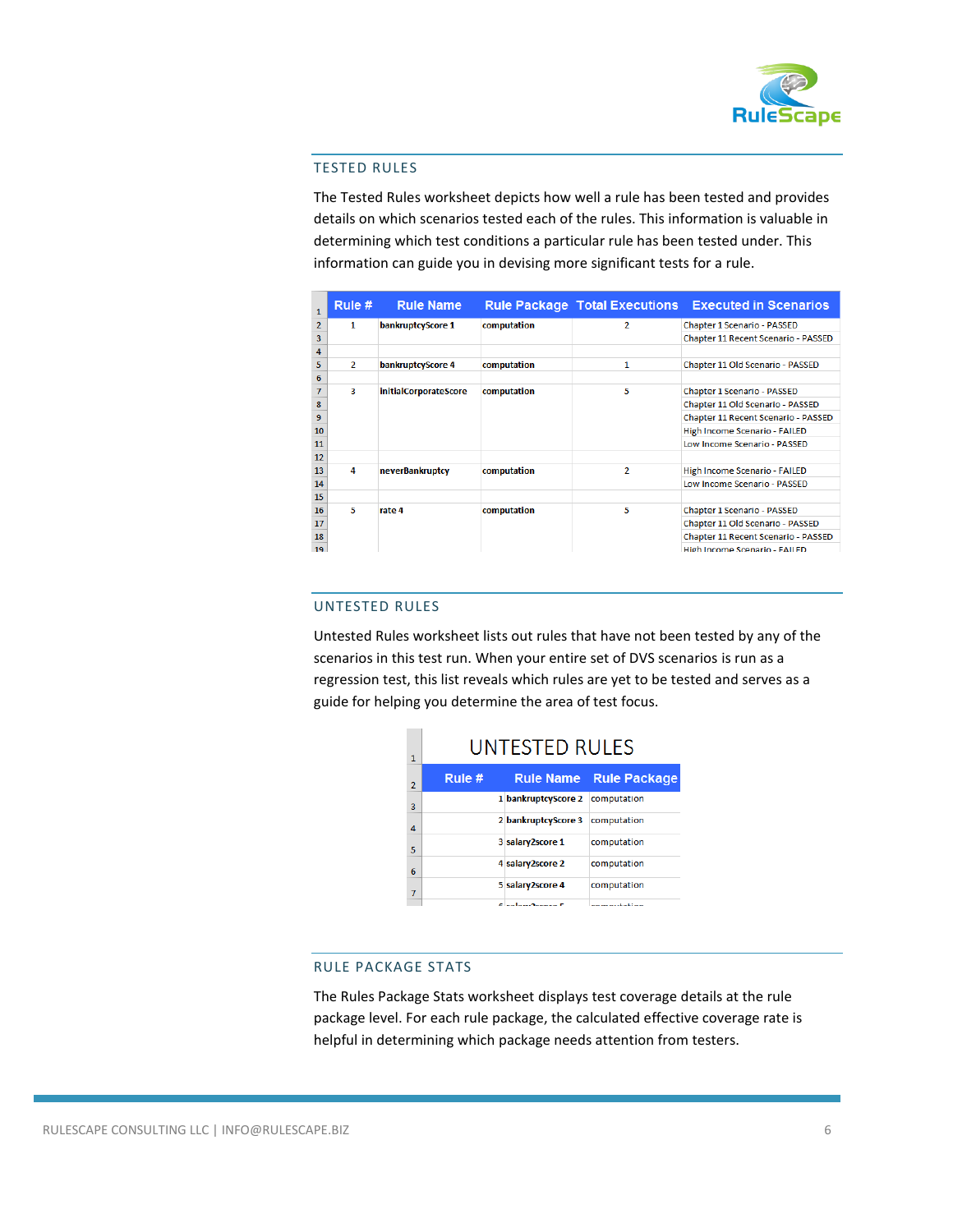

|              |    |    | <b>Rule Package Rules Tested Total Rules Rules Out of Scope Test Coverage Effective Coverage</b> |         |         |
|--------------|----|----|--------------------------------------------------------------------------------------------------|---------|---------|
| <b>ROOT:</b> | 23 | 74 | 24                                                                                               | 31.08%  | 46.00%  |
| computation: |    | 39 | 23                                                                                               | 20.51%  | 50.00%  |
| eligibility: |    | 15 |                                                                                                  | 33.33%  | 35.71%  |
| insurance:   |    | 14 |                                                                                                  | 35.71%  | 35.71%  |
| validation:  |    |    |                                                                                                  | 83.33%  | 83.33%  |
| borrower:    |    |    |                                                                                                  | 100.00% | 100.00% |
| loan:        |    |    |                                                                                                  | 0.00%   | 0.00%   |

# EXECUTION LOGS

DVSBatch generates text files containing the rule trace and execution details for any failed test case, but can be configured to do so for all test cases.

The execution details of each scenario is placed in a separate, easily identifiable text file. It not only contains the test results identifying any discrepancies between expected and actual outcomes, but also logs the request data and the entire observed response in a human-readable format.



Rule trace lists all the rule tasks and rules invoked during execution of the test case. This information is valuable as a baseline, particularly for complex scenarios, to determine which rule is failing to run for the same test scenario on a future date.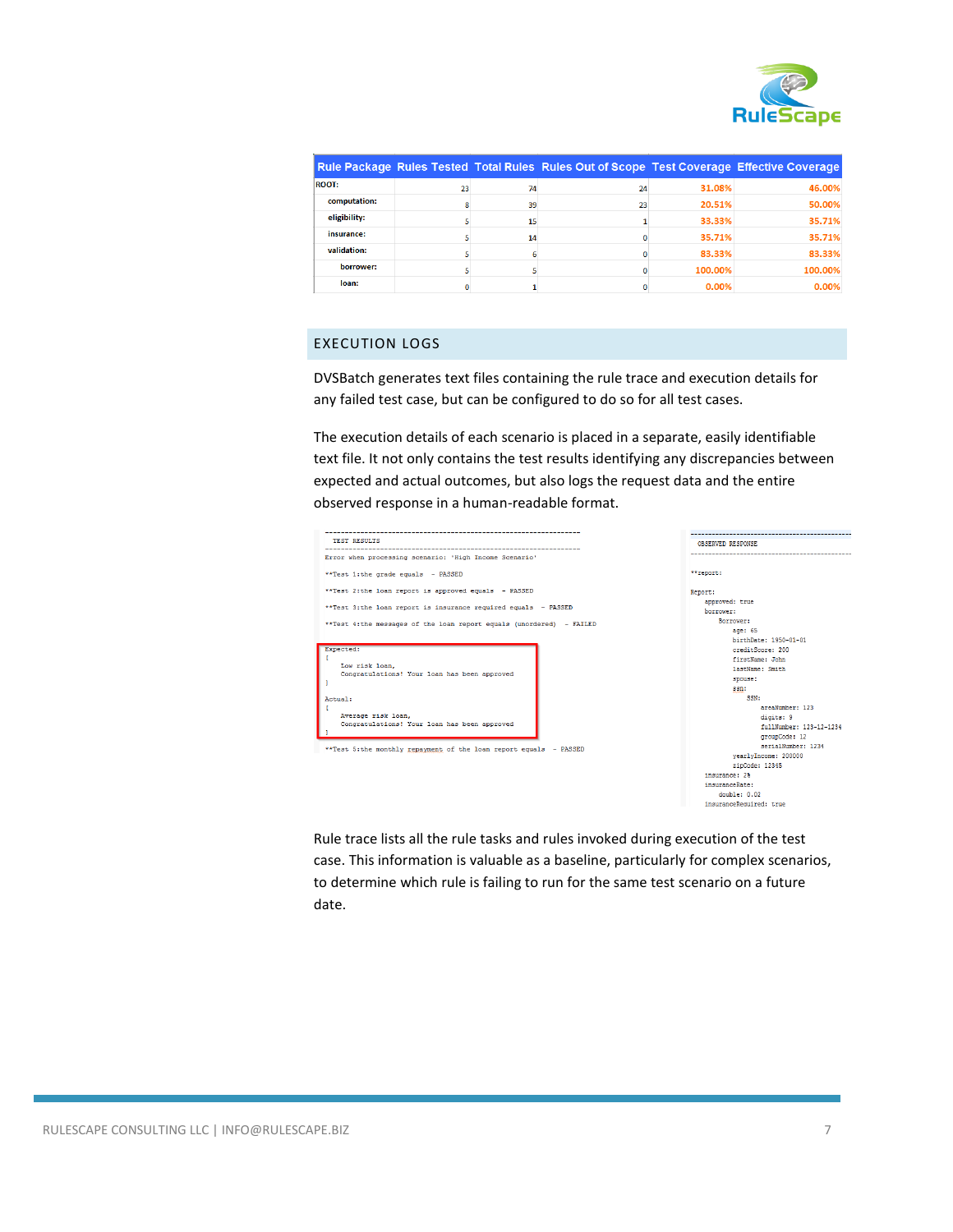

| High Income Scenario - FAILED - RULETRACE.txt 23 |
|--------------------------------------------------|
| -->loanvalidation                                |
| -->loanvalidation>initResult                     |
| -->loanvalidation>validation                     |
| validation.borrower.checkSSNdigits               |
| validation.borrower.checkZipcode                 |
| validation.borrower.checkAge                     |
| validation.borrower.checkSSNareanumber           |
| validation.borrower.checkName                    |
| -->loanvalidation>computation                    |
| computation.initialCorporateScore                |
| computation.neverBankruptcy                      |
| computation.salary2score 8                       |
| computation.rate 4                               |
| computation.repayment                            |
| -->loanvalidation>eligibility                    |
| eligibility.grade 6                              |
| eligibility.approval                             |
| -->loanvalidation>insurance                      |
| insurance.unvalidated action rule                |
| insurance.insurance 10                           |
| insurance.defaultInsurance                       |